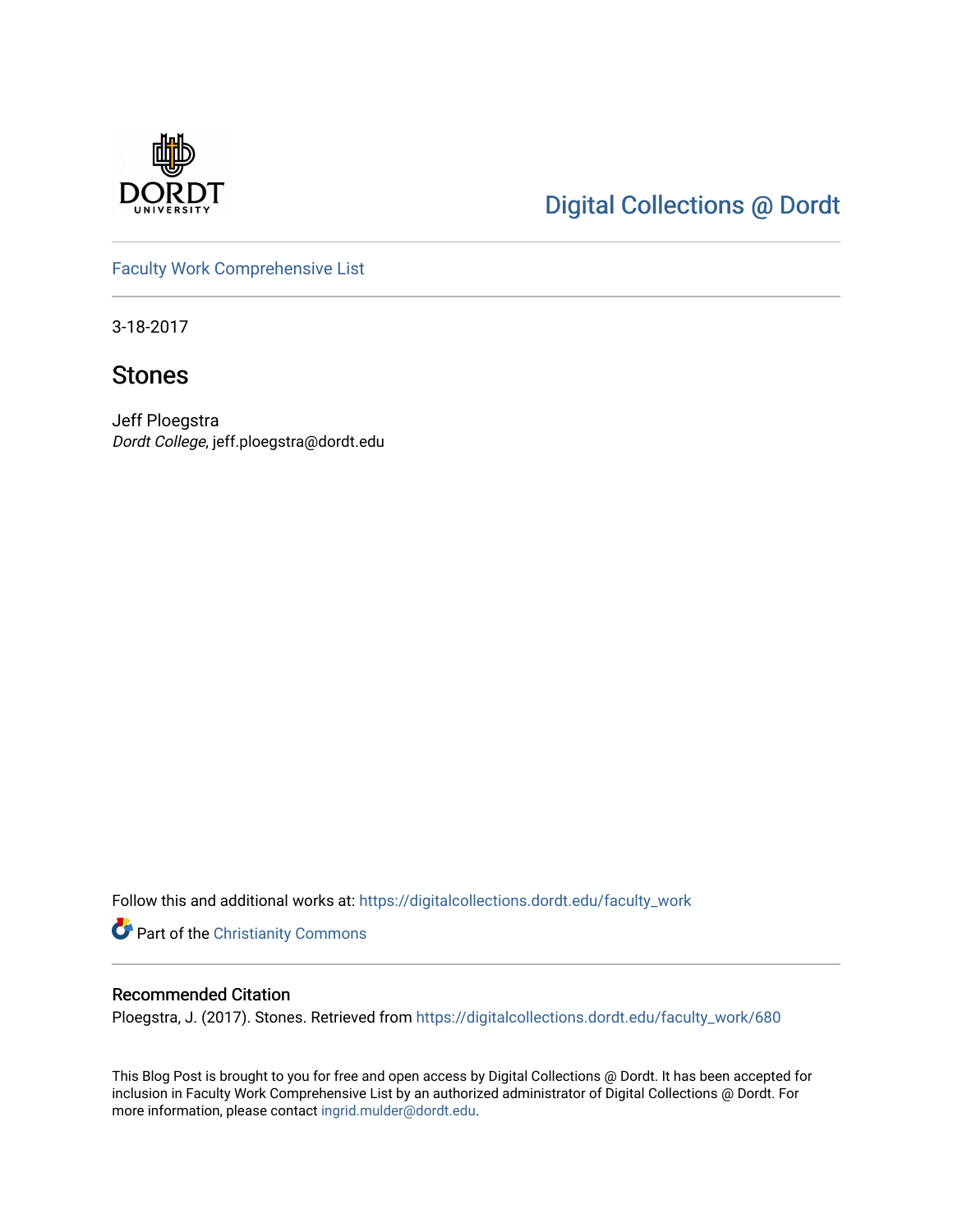## **Stones**

#### Abstract

"A slow reading of Psalm 95 bounced me back and forth through the story of God's people; reminding me of stories of rocks and foundations, of stones and salvation."

Posting about God's promises in Psalm 95 from In All Things - an online hub committed to the claim that the life, death, and resurrection of Jesus Christ has implications for the entire world.

#### <http://inallthings.org/stones/>

Keywords In All Things, rocks, God, salvation, joy

### **Disciplines**

**Christianity** 

#### **Comments**

[In All Things](http://inallthings.org/) is a publication of the [Andreas Center for Reformed Scholarship and Service](http://www.dordt.edu/services_support/andreas_center/) at Dordt [College](http://www.dordt.edu/).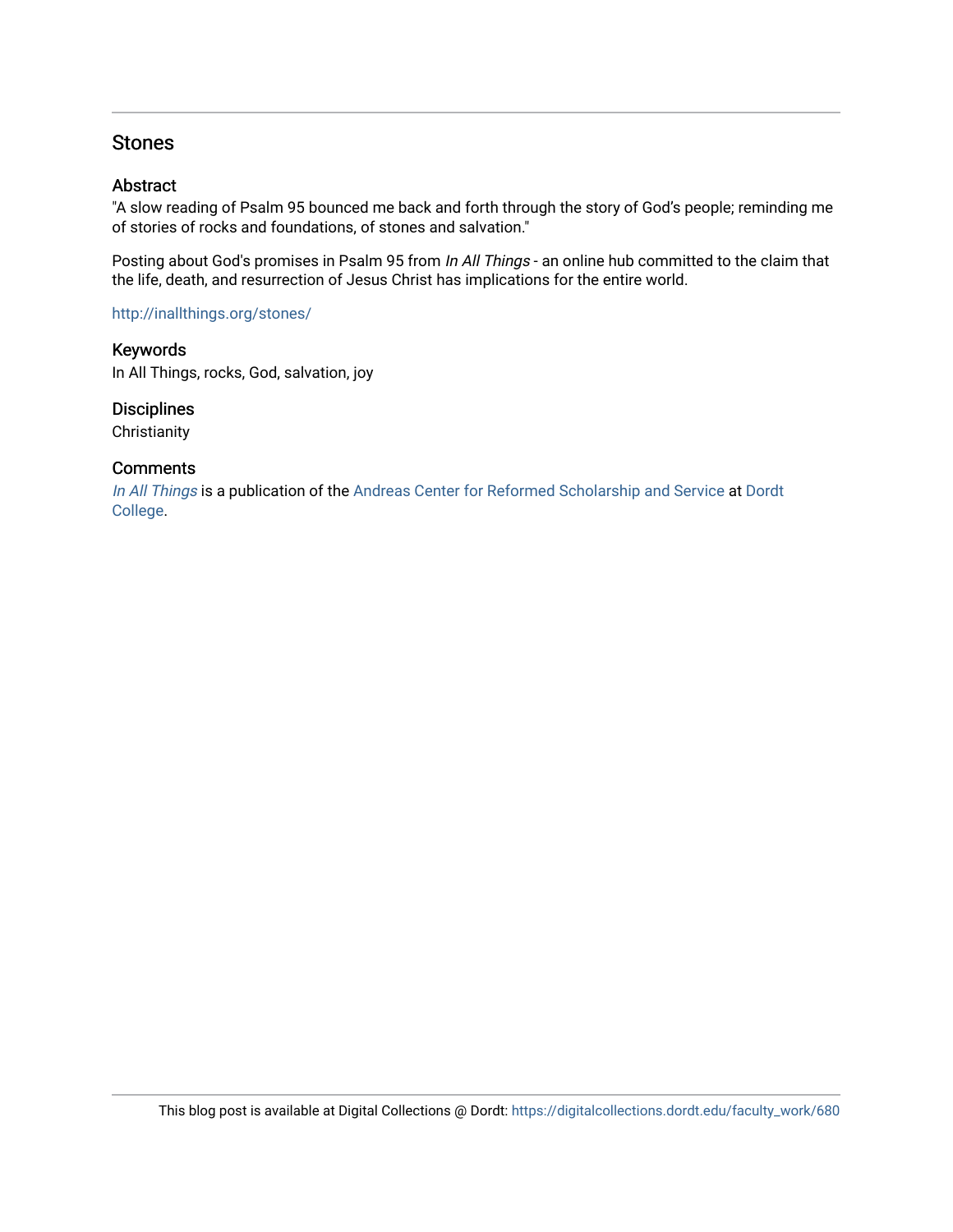# **Stones**

**[inallthings.org](http://inallthings.org/stones/)**/stones/

Jeff Ploegstra

A slow reading of Psalm 95 bounced me back and forth through the story of God's people; reminding me of stories of rocks and foundations, of stones and salvation. It doesn't seem to want to sit squarely in one place. It speaks in turn of joy and sorrow, welcome and warning, gentleness and anger, forming and breaking. Still, a clear message does resonate through it all. It calls us to be in place. It reminds us of the faithfulness of God and where we belong. Perhaps the following lines will do the same for you:

Behold, I will stand before you there on the rock in Horeb; and you shall strike the rock, and water will come out of it, that the people may drink." (Exodus 17:6)

In a barren place, a stone was struck and salvation poured forth.

Come, let us sing for joy to the Lord; let us shout aloud to the Rock of our salvation. Let us come before him with thanksgiving and extol him with music and song. For the Lord is the great God, the great King above all gods. (Psalm 95:1-3)

"Where were you when I laid the earth's foundation? Tell me, if you understand. Who marked off its dimensions? Surely you know! Who stretched a measuring line across it? On what were its footings set, or who laid its cornerstone while the morning stars sang together and all the angels shouted for joy? (Job 38:4-7)

Out of a Creator's love for creation, a stone was struck and salvation poured forth.

In his hand are the depths of the earth, and the mountain peaks belong to him. The sea is his, for he made it, and his hands formed the dry land. Come, let us bow down in worship, let us kneel before the Lord our Maker; (Psalm 95:4-6)

We all, like sheep, have gone astray, each of us has turned to our own way; (Isaiah 53:6a)

Out of a shepherd's love for his flock, a stone was struck and salvation poured forth.

for he is our God and we are the people of his pasture, the flock under his care. (Psalm 95:7)

We said, "Why did you bring us up out of Egypt to make us and our children and livestock die of